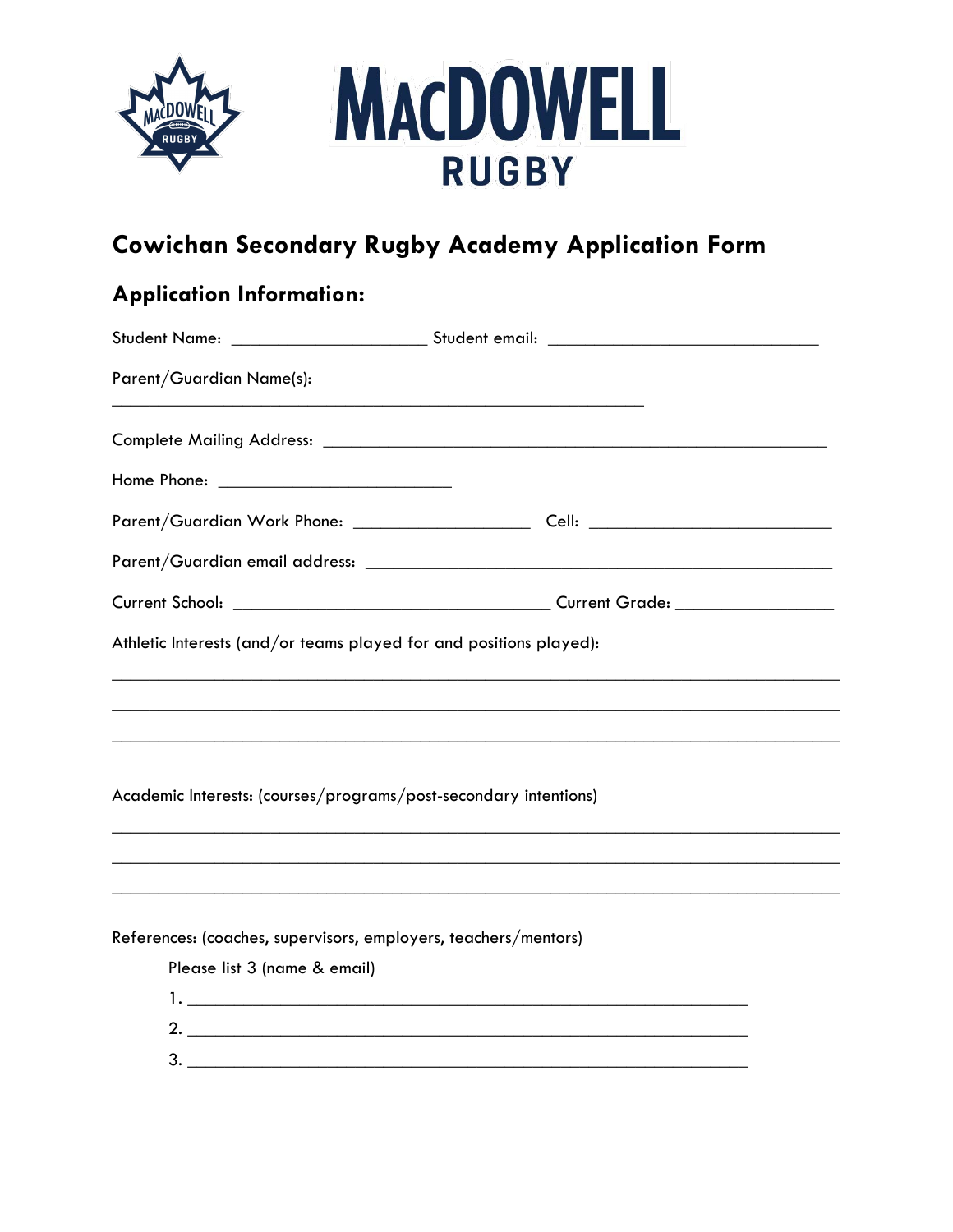

Current Administrator: (name, school, phone number)

### **Cowichan Secondary Rugby Academy Player Statement Form**

Please indicate your reasons for applying to the Cowichan Secondary Rugby Academy. Include your athletic and academic goals.

Name: We have a state of the state of the state of the state of the state of the state of the state of the state of the state of the state of the state of the state of the state of the state of the state of the state of th

### Cowichan Secondary Rugby Academy Parent/Guardian Statement Form

Please indicate your reasons for supporting your child's application to the Cowichan Secondary Rugby Academy.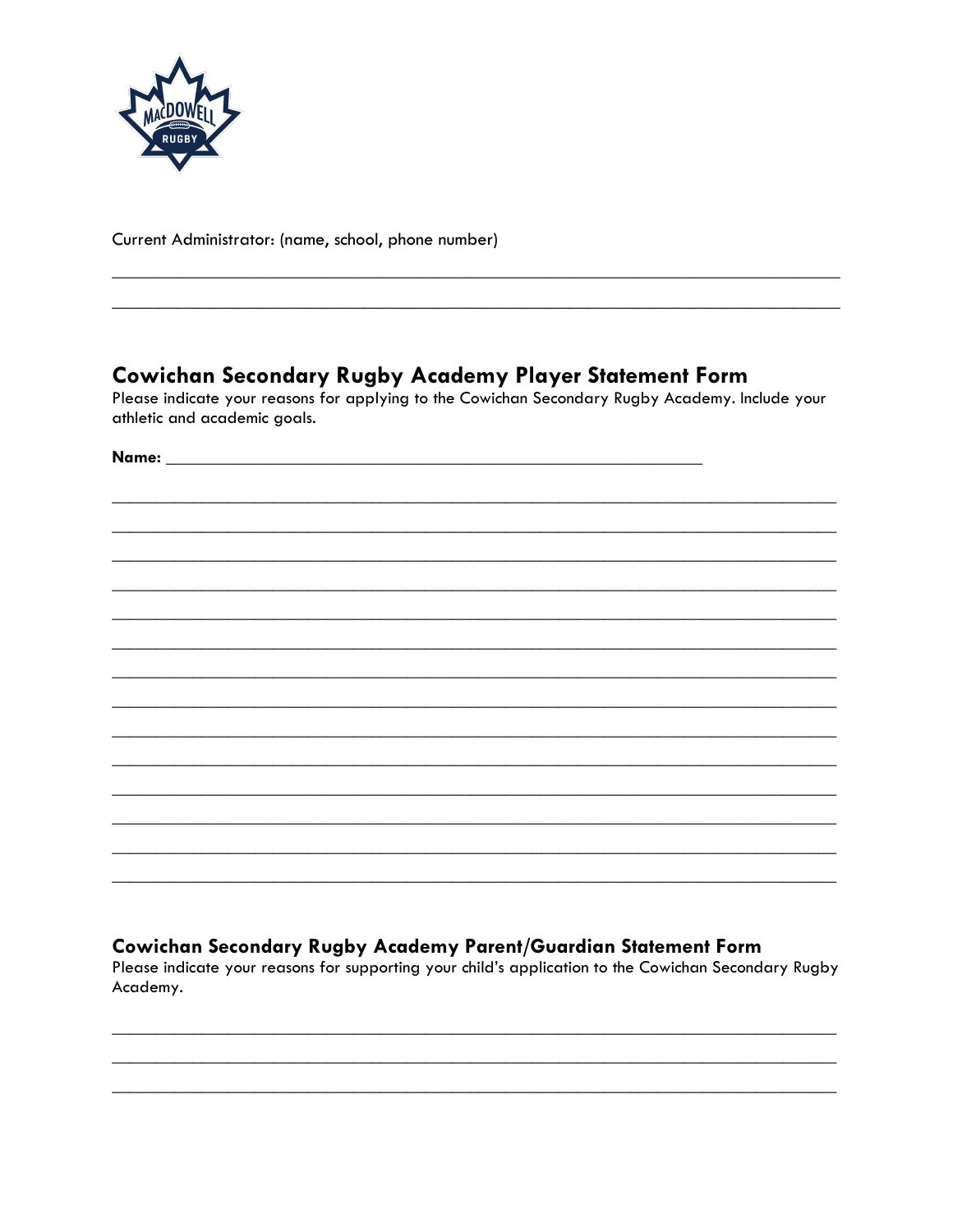

## **Cowichan Secondary School Rugby Academy Player Code of Conduct**

\_\_\_\_\_\_\_\_\_\_\_\_\_\_\_\_\_\_\_\_\_\_\_\_\_\_\_\_\_\_\_\_\_\_\_\_\_\_\_\_\_\_\_\_\_\_\_\_\_\_\_\_\_\_\_\_\_\_\_\_\_\_\_\_\_\_\_\_\_\_\_\_\_\_\_\_\_\_\_\_\_ \_\_\_\_\_\_\_\_\_\_\_\_\_\_\_\_\_\_\_\_\_\_\_\_\_\_\_\_\_\_\_\_\_\_\_\_\_\_\_\_\_\_\_\_\_\_\_\_\_\_\_\_\_\_\_\_\_\_\_\_\_\_\_\_\_\_\_\_\_\_\_\_\_\_\_\_\_\_\_\_\_ \_\_\_\_\_\_\_\_\_\_\_\_\_\_\_\_\_\_\_\_\_\_\_\_\_\_\_\_\_\_\_\_\_\_\_\_\_\_\_\_\_\_\_\_\_\_\_\_\_\_\_\_\_\_\_\_\_\_\_\_\_\_\_\_\_\_\_\_\_\_\_\_\_\_\_\_\_\_\_\_\_ \_\_\_\_\_\_\_\_\_\_\_\_\_\_\_\_\_\_\_\_\_\_\_\_\_\_\_\_\_\_\_\_\_\_\_\_\_\_\_\_\_\_\_\_\_\_\_\_\_\_\_\_\_\_\_\_\_\_\_\_\_\_\_\_\_\_\_\_\_\_\_\_\_\_\_\_\_\_\_\_\_ \_\_\_\_\_\_\_\_\_\_\_\_\_\_\_\_\_\_\_\_\_\_\_\_\_\_\_\_\_\_\_\_\_\_\_\_\_\_\_\_\_\_\_\_\_\_\_\_\_\_\_\_\_\_\_\_\_\_\_\_\_\_\_\_\_\_\_\_\_\_\_\_\_\_\_\_\_\_\_\_\_ \_\_\_\_\_\_\_\_\_\_\_\_\_\_\_\_\_\_\_\_\_\_\_\_\_\_\_\_\_\_\_\_\_\_\_\_\_\_\_\_\_\_\_\_\_\_\_\_\_\_\_\_\_\_\_\_\_\_\_\_\_\_\_\_\_\_\_\_\_\_\_\_\_\_\_\_\_\_\_\_\_ \_\_\_\_\_\_\_\_\_\_\_\_\_\_\_\_\_\_\_\_\_\_\_\_\_\_\_\_\_\_\_\_\_\_\_\_\_\_\_\_\_\_\_\_\_\_\_\_\_\_\_\_\_\_\_\_\_\_\_\_\_\_\_\_\_\_\_\_\_\_\_\_\_\_\_\_\_\_\_\_\_

At the Cowichan Secondary School Rugby Academy, "commitment" is regarded as central to all involvement in the Academy. Athletes show their commitment to their fellow academy peers and their school by regular, punctual attendance at all classes and Academy sessions. In addition, athletes demonstrate respect by being properly prepared for all activities both in the classroom and on the field. The following code of conduct will be adhered to by all CSSRA athletes to ensure full participation and proper commitment:

#### **CSSRA athletes will:**

1. Attend all classes and Academy sessions on time.

2. Maintain at least a passing grade in all courses both academic and elective.

3. Be a good citizen both on and off the field. This means being respectful to all staff, students, and property at Cowichan Secondary.

4. Adhere to the Cowichan Secondary Student Code of Conduct.

#### **While participating in rugby practice and play**:

5. Be punctual for Academy sessions and keep your teacher informed if unavailable.

6. Remember that skill development, fun and enjoyment are the most important parts of the game.

8. Control your emotions. Verbal or physical abuse of teammates or Academy staff is not acceptable in any circumstances.

10. Listen and act on instructions given to you by your teacher, coach or any adult responsible for any activity you may be involved in.

11. Be a good sport.

12. Recognize good play by ALL players on your team.

13. Be responsible and safety conscious at all times.

15. Respect other people and their possessions and report any damage to the teacher and/ or Academy staff.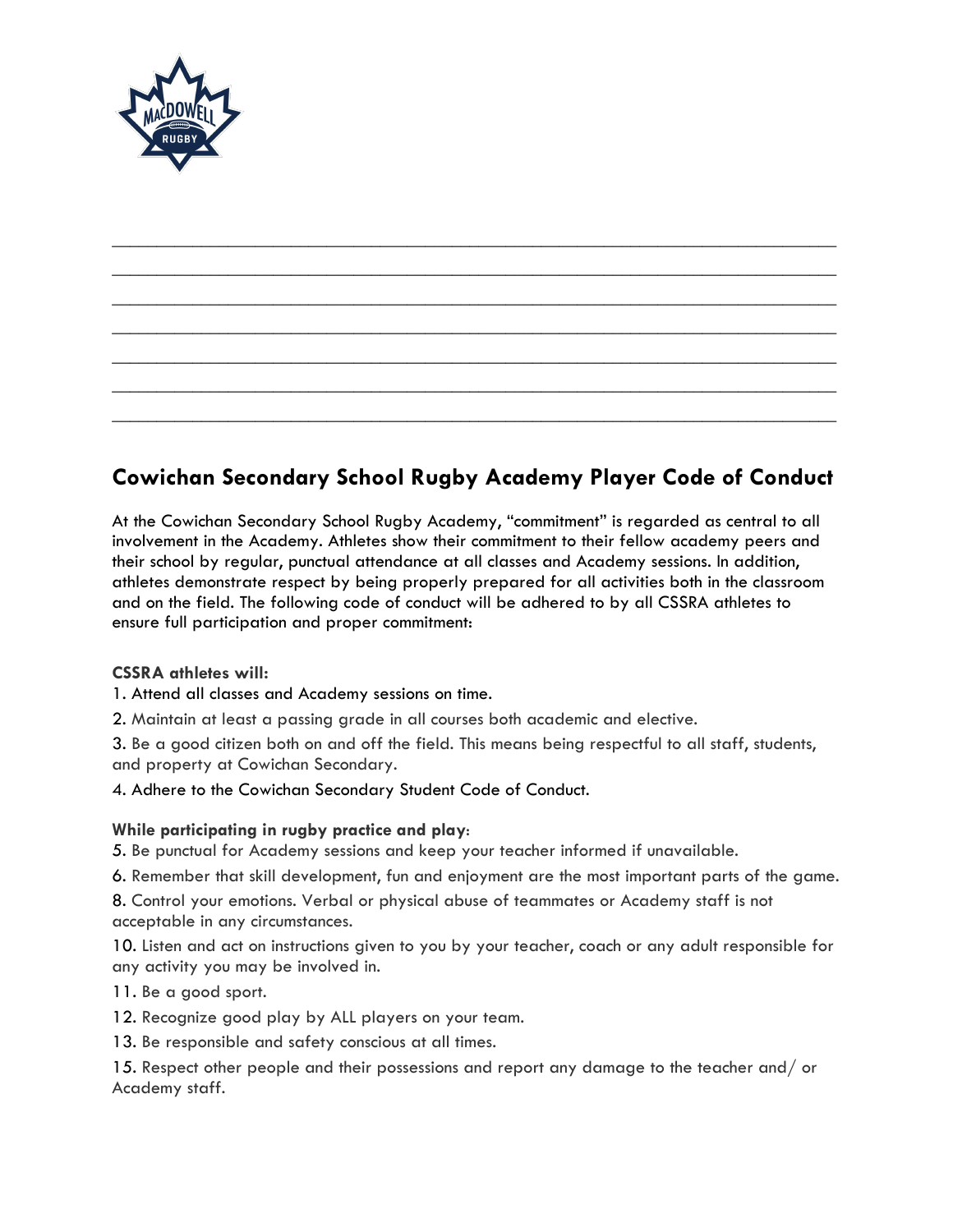

16. Treat all players as you would like to be treated. Do not interfere with, bully or take unfair advantage of any player.

Any breach of these conducts while on the school property (including behavior in the classroom) will be reported to an Academy teacher, administrator, or coach.

The range of consequences may include:

- Official letter of reprimand and contact of parent/guardian
- In-school suspension
- Out-of-school suspension
- Letter of apology to be written by athlete addressed to all those affected
- Expulsion from the CSSRA

In addition to the Code of Conduct, CSSRA Athletes are encouraged to: Understand that if an individual or group of young players believe that they are not being treated in an acceptable manner that they have the right to tell an adult – namely the teacher, coach, or the program administrator in the first instance.

While attending the Cowichan Secondary School Rugby Academy whether in the classrooms, the hallways, on the fields, or on tour, your behavior at all times reflects on you, your parents, the school, and everyone associated with you.

#### **Athlete**

By signing this document, I, \_\_\_\_\_\_\_\_\_\_\_\_\_\_\_\_\_\_\_\_\_\_\_\_\_\_\_\_\_\_\_ acknowledge all the abovementioned in the code of conduct and vow to adhere to all points of the code. I am aware of the consequences should I breach any part of the code.